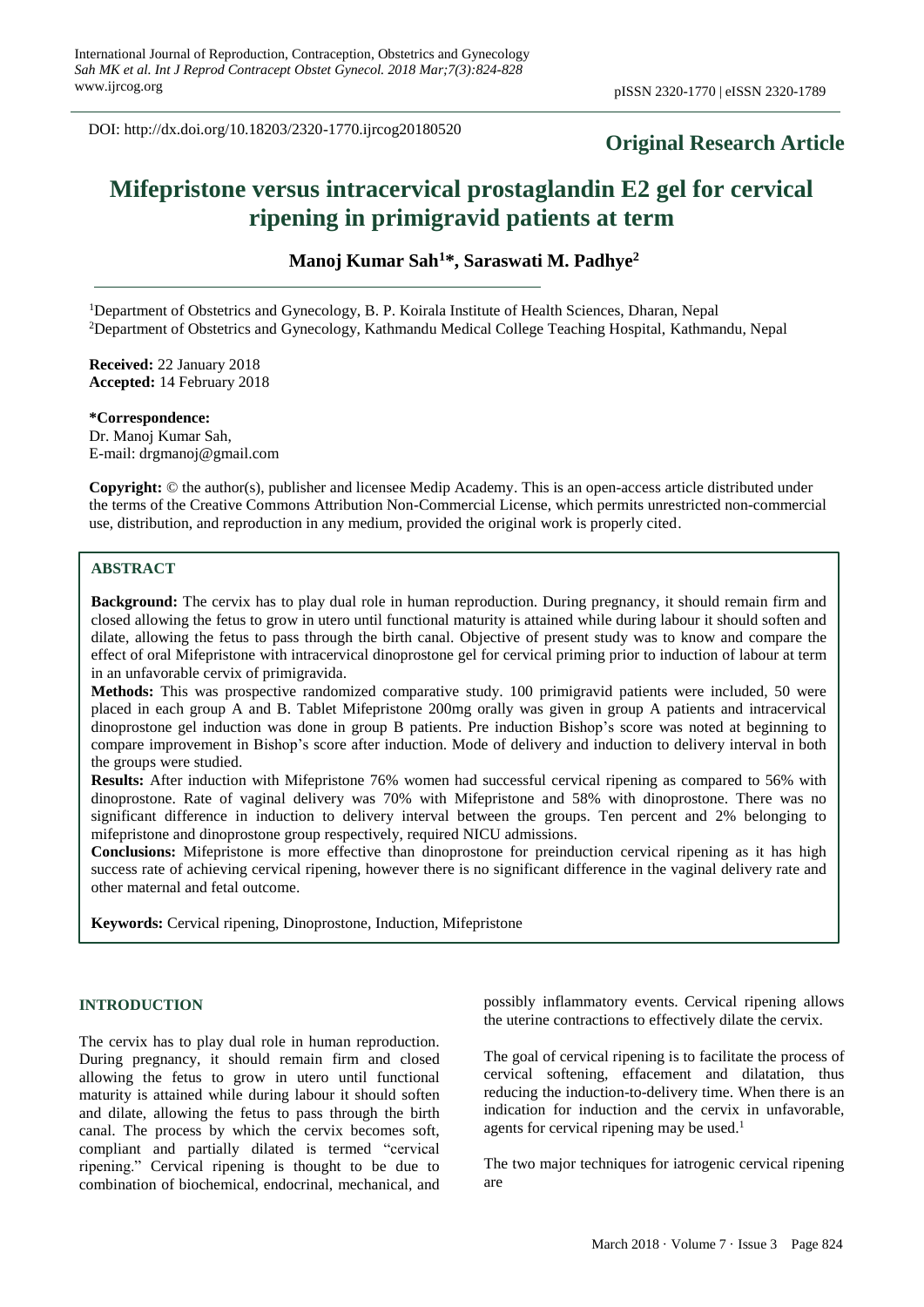- Mechanical interventions, such as insertion of catheters or cervical dilators, and
- Pharmacological such as application of cervical ripening agents (prostaglandins).

Induction of labour is carried out in over 20% of pregnancies on an average in developed countries. It is indicated to be advantageous for both the mother and baby, decrease perinatal morbidity and mortality. Induction between 37-41 weeks has the potential to improve neonatal outcomes. However, it is associated with a doubling in the caesarean delivery rate compared with spontaneous labour.

Successful labour induction is related to state of the cervix. Pregnant lady with unfavorable cervix, who have not experienced cervical ripening phase prior to labour, present a great challenge with regard to induction of labour. So, Bishop's scoring is done to see whether the cervix is favorable or not. If induction is done in an unfavorable cervix, chances of prolonged labour and chances of having cesarean section will be increased. To reduce cesarean section rate cervical ripening is done prior to induction.

Local application of prostaglandin  $E2 -$ dinoprostone – is commonly used for cervical ripening.<sup>2</sup>

Mifepristone /RU-(486), a new class of pharmacological agents (antiprogestins) have been developed to antagonize the action of progesterone. Mifepristone is use for inducing labour in late pregnancy by antagonizing progesterone, thus increasing uterine contractility and by increasing the sensitivity of the uterus to the actions of prostaglandins.<sup>3</sup>

Prevention of progestogenic effect by Mifepristone promotes cervical ripening owing to the action of estrogens, such as increase in cervical collagenase and prostaglandin synthetize activity, enhance expression of the extracellular matrix degrading protease stromelysin-1.4,5

The most commonly used approved indications for Mifepristone in obstetrics include: termination of early pregnancy, cervical dilatation prior to surgical abortion, labour induction in case of fetal death in utero. Fewer studies have been conducted on the effect of Mifepristone on cervical ripening and induction of labour in term pregnancy with a live fetus.<sup>6</sup>

More recent studies showed improvement in cervical score within 24-48 h, decline the cesarean rate, amount of dose requirement of augmentation of labour, lesser NICU admission and maternal complication after mifepristone induction in term and prolonged pregnancy.<sup>7</sup> There is report of the use of Mifepristone for induction of labour in women with previous cesarean section.<sup>8</sup> Therefore, it is still of interest to continue studies, which will help to evaluate efficacy and safety of mifepristone for labor induction in full-term pregnancy.

This study was carried out to know and compare the effect of oral Mifepristone with intracervical dinoprostone gel for cervical priming prior to induction of labour at term in an unfavorable cervix of primigravida.

Objective of present study were to study the changes and compare cervical score among patient receiving mifepristone and dinoprostone e, to compare the induction to delivery time interval between the two groups, to know and compare the mode of delivery and maternal complication among two groups and to observe the fetal outcome among two groups in terms of, 1 min and 5 min Apgar score and need of NICU admission.

# **METHODS**

This was Prospective randomized comparative study conducted at the department of Obstetrics and Gynecology of Kathmandu Medical College Teaching Hospital. Total duration of study was 9 months. From November 2013 to August 2014. The study was done in 100 primigravida. Following Inclusion and exclusion criteria were used.

# *Inclusion criteria*

- Primigravida with singleton pregnancy at term pregnancy (37-42 weeks confirmed by date and early ultrasound if dates are not sure) in Cephalic presentation
- Bishop's score <5
- **Intact Membrane**
- Reactive fetal heart rate pattern in CTG
- Consenting to participate.

# *Exclusion criteria*

- Cephalopelvic disproportion on clinical pelvimetry
- Renal, hepatic or cardiovascular disease and severe asthma
- Medical condition which contraindicates the use of mifepristone example: adrenal insufficiency, hemorrhagic disorders, inherited porphyria, and ladies on anticoagulant or long term corticosteroids
- Hypersensitivity to both drugs
- Prior uterine scar (previous cesarean section or myomectomy)
- Those candidates who do not want to take part in the study.

Patients selected as per the inclusion criteria and exclusion criteria. After obtaining informed consent, a detailed history was taken, complete physical examination and Bishop score assessment was done. Routine investigations were done for all patients.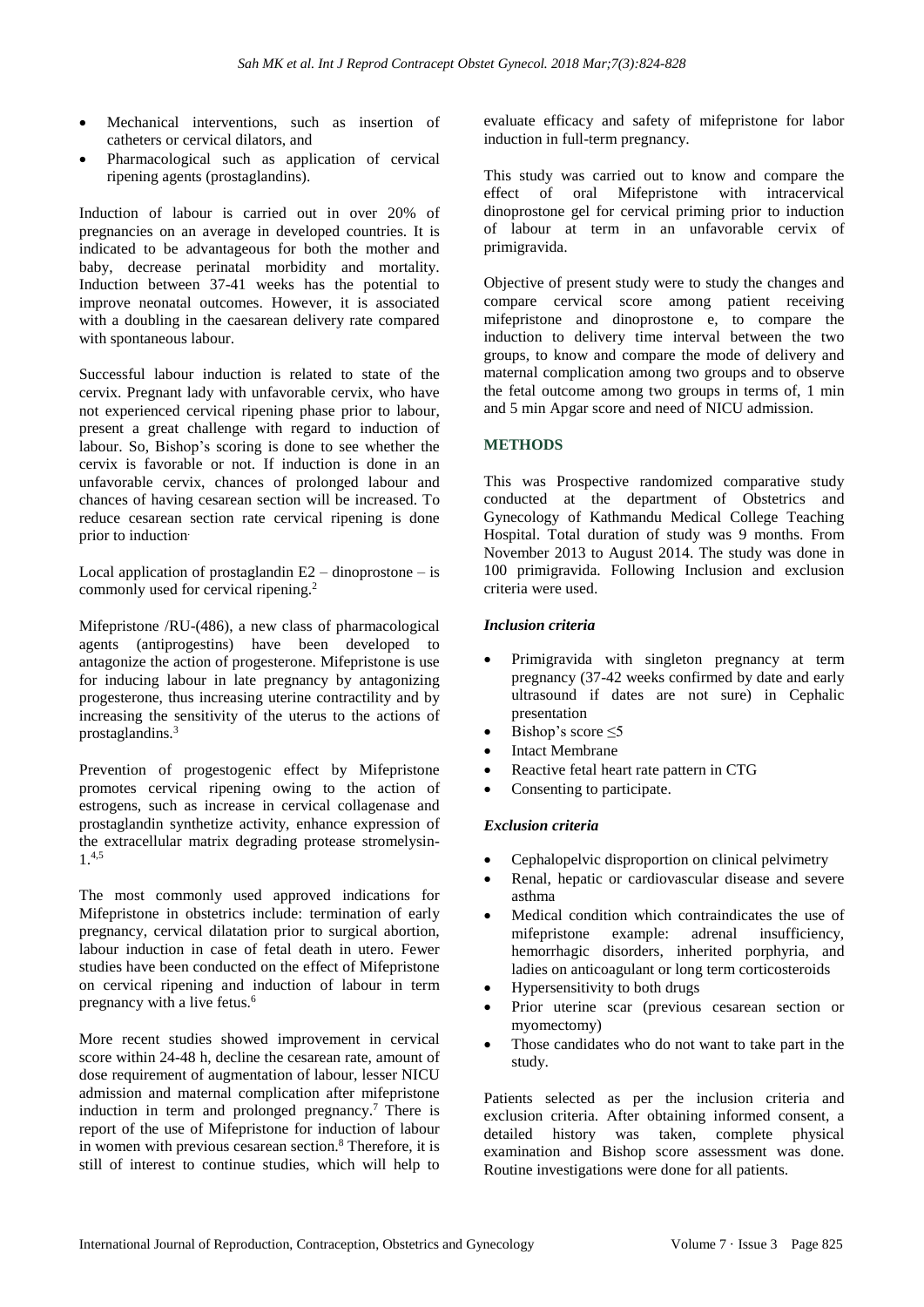Then the candidates were asked to pick a chit from a box containing 100 chits, labeled as 'M' on 50 and 'D' on other 50. These chits were folded to conceal labeling. Out of 100, fifty pregnant lady who will picks 'M' chits received 200 mg oral Mifepristone (Group A) and next fifty who picked 'D' chit received intracervical dinoprostone gel 0.5mg (Group B).

So, the patients of group A received tablet Mifepristone 200mg orally and patient was examined every one hourly for uterine contraction and FHR. If patient begin to get adequate contraction, PV examination was done to see change in Bishop`s score. Once Bishop`s score was favorable, patient was augmented with Oxytocin as per hospital protocol. The active stage of labour was monitored using Partograph. Uterine contraction and fetal heart sound were monitored every half an hour. Pelvic assessment of pregnant lady was done every 4 hourly till delivery, and if patient did not get contraction then patient was examined 24 hours after the intake of Mifepristone to see change in the Bishop`s score and then patient was induced with Oxytocin irrespective of the Bishop`s score.

Patients of group B were instilled with intracervical dinoprostone gel with all aseptic precaution. Pregnant ladies were asked to lie in left lateral position for 30 minutes and after application. Fetal heart sound was checked immediately. They were evaluated one hourly for fetal heart rate and uterine contraction. Pelvic examination for Bishop's score was done after 8 hours and if the cervix was still unfavourable, second dose of dinoprostone gel was installed. Cervix was considered favourable if Bishop score was 6 or more than 6. Induction of labour with Oxytocin in titration dose was given intravenously 24 hours after first dose even if the cervix is unfavourable. If rupture of membrane occurs, induction with Oxytocin was started after 6 hours of last dose of dinoprostone gel. If the pregnant lady goes into active stage labour, Partograph was maintained. Uterine contraction and fetal heart sound was monitored every half an hour. Pelvic assessment of pregnant lady was done every 4 hourly till delivery.

# *Statistical analysis*

Data was entered in Excel spreadsheet as master chart and was analysed using SPSS version 20. T test and chi square test was used for data analysis.

#### **RESULTS**

The demographic details of women of both groups are presented in Table 1 There was not significant difference in the age of the patients and mean gestational age among two groups.

| Age in years                  | <b>Mifepristone</b> $(n=50)$ | Dinoprostone $(n=50)$ | Total $(n=100)$ | P value |
|-------------------------------|------------------------------|-----------------------|-----------------|---------|
| $\langle 20 \rangle$          |                              |                       | 8(8%)           |         |
| $20 - 24$                     | 28                           | 26                    | 54 (54%)        |         |
| $25-29$                       | 10                           | 16                    | 16(16%)         |         |
| $30 - 34$                     | 6                            |                       | $11(11\%)$      | 0.356   |
| $>35$                         |                              |                       | $1(1\%)$        |         |
| Mean age $(\pm SD)$           | $23.90 \ (\pm 3.99)$         | 24.58 $(\pm 3.50)$    |                 |         |
| Mean gestation age $(\pm SD)$ | 40.18 $(\pm 1.01)$           | 39.79 $(\pm 1.74)$    |                 | 0.182   |

# **Table 1: Demographic data.**

#### **Table 2: Change in Bishop`s score.**

|                                                                       | <b>Mifepristone</b><br>$(n=50)$ | <b>Dinoprostone</b><br>$(n=50)$ | $\mathbf{p}$<br>value |
|-----------------------------------------------------------------------|---------------------------------|---------------------------------|-----------------------|
| <b>Initial Bishop</b><br>score, mean<br>$(\pm SD)$                    | $3.58 \ (\pm 0.60)$             | $3.40 \ (\pm 0.49)$             | 0.108                 |
| Change in<br><b>Bishop</b> score<br>after 24 hours<br>mean $(\pm SD)$ | $6.40 (\pm 1.64)$               | 5.26 $(\pm 1.85)$               | 0.002                 |

There was no significant difference in pre induction Bishop score in two groups. Post induction Bishop score was significantly better in Mifepristone group compared to dinoprostone group  $(P = 0.002)$  as shown in Table 2.

# **Table 3: Success rate.**

|                         | $(n=50)$ | <b>Mifepristone Dinoprostone</b><br>$(n = 50)$ | р<br>value |
|-------------------------|----------|------------------------------------------------|------------|
| Successful<br>priming   | 38 (76%) | 28 (56%)                                       |            |
| Unsuccessful<br>priming | 12(24%)  | 22 (44%)                                       | 0.001      |

Success was taken as improvement of Bishop score  $\geq 6$ after 24 hours of intake of mifepristone in mifepristone group and 24 hours after the first dose of dinoprostone in dinoprostone group Success rate was 76% in mifepristone group and 56% in dinoprostone group. This difference was statistically significant (p<0.001) (Table 3).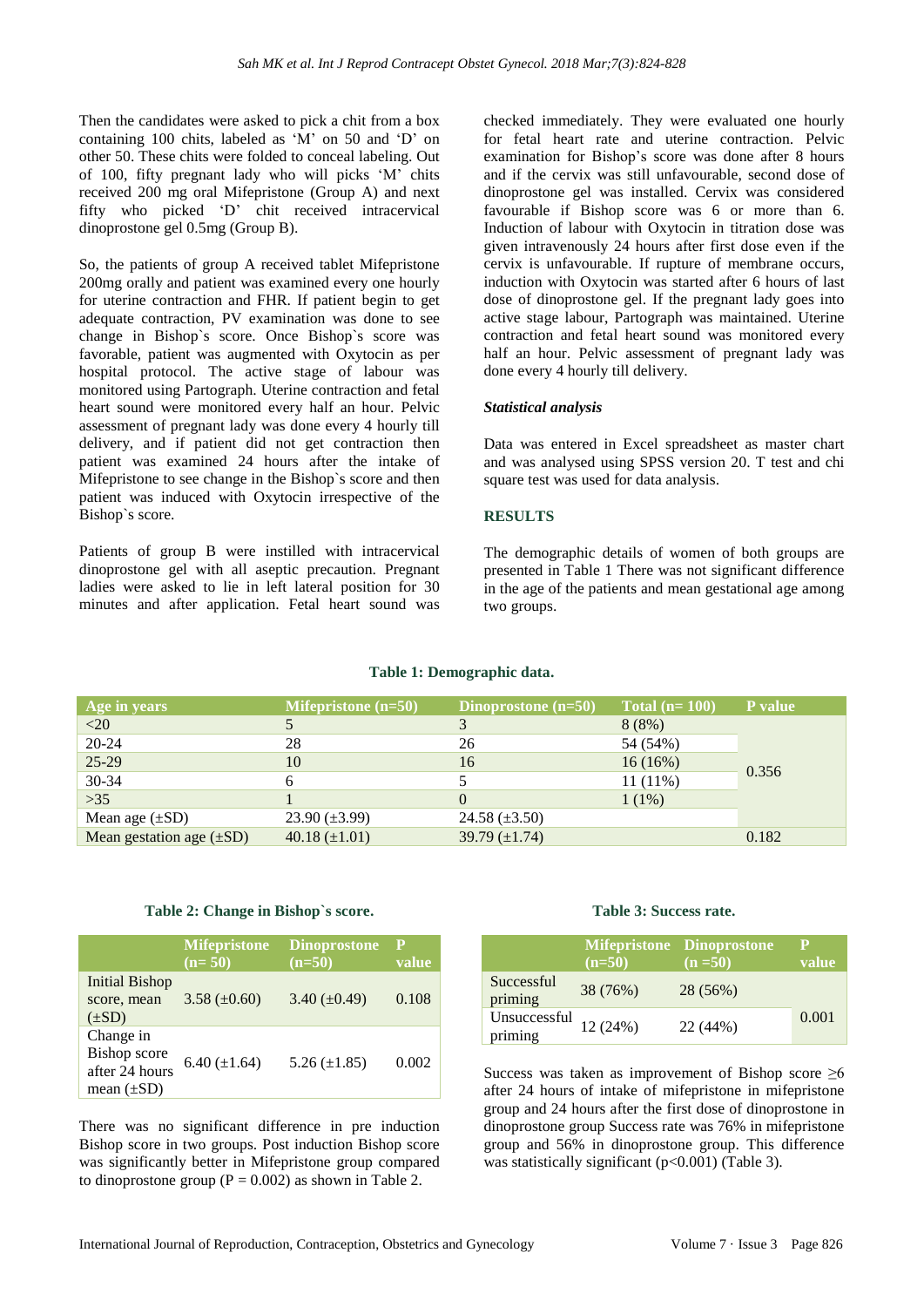# **Table 4: Mode of delivery.**

|                                      | <b>Mifepristone</b><br>$(n=50)$ | <b>Dinoprostone</b><br>$(n=50)$ | <b>Total</b> |
|--------------------------------------|---------------------------------|---------------------------------|--------------|
| Emergency<br><b>LSCS</b>             | 15 (30%)                        | 16(32%)                         | 31           |
| Vaginal<br>delivery                  | 30 (60%)                        | 29 (85%)                        | 59           |
| Instrumental<br>vaginal<br>delivery* | 5(10%)                          | $5(10\%)$                       | 10           |

\*\*all vacuum delivery,  $P = 0.49$ 

In mifeprisotone group 35 (70%) patients has vaginal delivery and 15 (30%) had caesarean section. In dinoprostone group 34 (58%) patients had vaginal delivery and 16 (32%) patients had caesarean section. The difference was not statistically significant  $(p=0.49)$ (Table 4).

# **Table 5: Induction to delivery interval.**

| Induction to<br>delivery |               | Mifepristone Dinoprostone | value |
|--------------------------|---------------|---------------------------|-------|
| time,                    | 39.06         | 41.30                     | 0.493 |
| $mean(\pm SD)$           | $(\pm 15.00)$ | $(\pm 17.41)$             |       |

The mean  $(\pm SD)$  induction to delivery interval in Mifepristone group was  $39.06 \ (\pm 15.00)$  hours and in dinoprostone group it was  $41.30$  ( $\pm$ 17.41). There was no significant difference in both the groups  $(P=0.493)$  (Table 5).

# **Table 6: Neonatal outcome.**

|                                                        |               | <b>Mifepristone Dinoprostone</b> | P<br>value |
|--------------------------------------------------------|---------------|----------------------------------|------------|
| Apgar score<br>at 1 min<br>$(mean \pm SD)$             | $6.86 + 0.49$ | $6.94 \pm 0.31$                  | 0.337      |
| Apgar score<br>at 5min<br>$(\text{mean}\pm S\text{D})$ | $7.78 + 0.67$ | $8.00+00$                        | 0.220      |
| <b>NICU</b><br>admission                               | $5(10\%)$     | $1(2\%)$                         | 0.069      |

Five Neonates in Mifepristone group one neonate in dinoprostone group needed admission in NICU due to birth asphyxia. However, there was no significant difference in NICU admission rate and Apgar score in 1 and 5 minutes between two groups (Table 6).

One patient from mifepristone group had Post partum haemorrhage and one patient from dinoprostone group had urinary retention.

# **DISCUSSION**

In this study it was found that Bishops score was improved more in Mifepristone group compared to dinoprostone group (p=0.002). Baev O compared 2 doses of Mifepristone 200 mg tablet per oral at interval of 24 hours and 3 doses of intracervial dinoprostone at interval of 6 hours also found that Bishops score improved more in Mifepristone group compared to dinoprostone group (p=0.02). <sup>9</sup> Gaikwad V et al, compared Single dose of Tab Mifepristone with single dose of Dinoprostone. <sup>10</sup> They found significant improvement in Bishop's score in Mifepristone induced group than dinoprostone group.

The success rate of priming in mifepristone group was 76 % and 56 % in dinoprostone group. It was consistent with finding of Gaikwad V et al, in their study success rate of mifepristone was 96.6% and success rate of dinoprostone was 76.6%.<sup>10</sup>

Induction to delivery interval was shorted in Mifepristone group compared to dinoprostone group. The mean duration in mifepristone group was  $39.06(\pm 15.00)$  hours and in dinoprostone group was  $41.30(\pm 17.41)$  hours, however the difference was not significant. Shanitha Fathima et al, found significant difference in induction to delivery interval among two groups  $(p=0.001)$ .<sup>11</sup> In Mifepristone group mean duration was 32.00 hours and in dinoprostone group it was only 18.17 hours. Gaikwad V et al also had similar result.<sup>10</sup> Induction to delivery interval in mifperistone group was  $29.2$  ( $\pm$ 15.1) and in dinoprostone group was  $21.4$  ( $\pm 10.1$ ). The result was significantly different ( $p < 0.005$ )

Rate of LSCS in mifepristone group in this study was 30%, where as in dinoprostone group it was 32%. It was not statistically significant  $(P=0.49)$ . Similar findings were noted by Shanitha F et al. <sup>11</sup> Gaikwad V et al also found high rate of LSCS in dinoprostone group. <sup>10</sup> In their study 16% rate of LSCS was in mifepristone group and 44% in dinoprostone group. They found significant difference in rate of LSCS amongs two groups (P=0.001).

In this study the most common indication for LSCS was fetal distress, it was 73.33% in Mifepristone group and 62.5 % in dinoprostone group. Fetal distress was also the most common indication for LSCS in the study of Fathima Shanitha et al.<sup>11</sup> Gaikwad V et al in their study found that the most common indication for LSCS was fetal distress in Mifepristone group (8%) and the most common indication for LSCS was failed induction in dinoprostone group  $(28\%)$ .<sup>10</sup>

In this study fetal outcome shows no significant difference between two groups with respect to birth weight, and Apgar score at 1 minutes and 5 minutes.

Five neonate (10%) required NICU admission in Mifepristone group and one (2%) cases required NICU admission in dinoprostone group. There were no significant association in NICU admission (p=0.069) among two groups. Gaikwad V et al found more NICU admission in dinoprostone group (14%) compared to Mifepristone group  $(6\%)$ .<sup>10</sup>